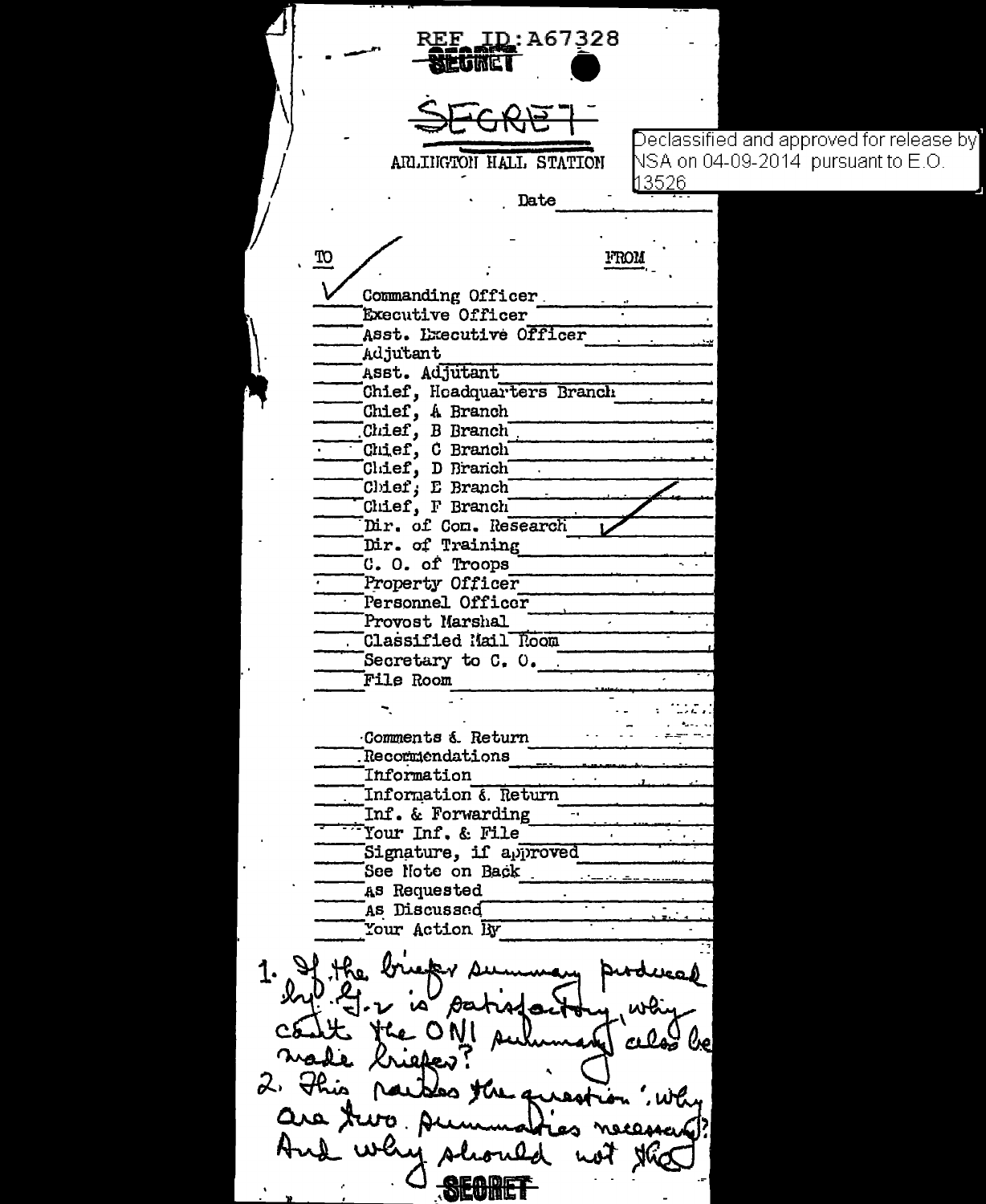State Doppter, Intaidz 328 primandy responsible for its own Com! security, get out one simmary for bôte sorvices?<br>3. For greatlet protection after Henrik it Durould de a good a complete abanque for démand theft.) so that in the Match armistice comes, entirely new page will go 4. As an internationalist. boureron, I comeur in P5 of nig, Hisar's ree. 手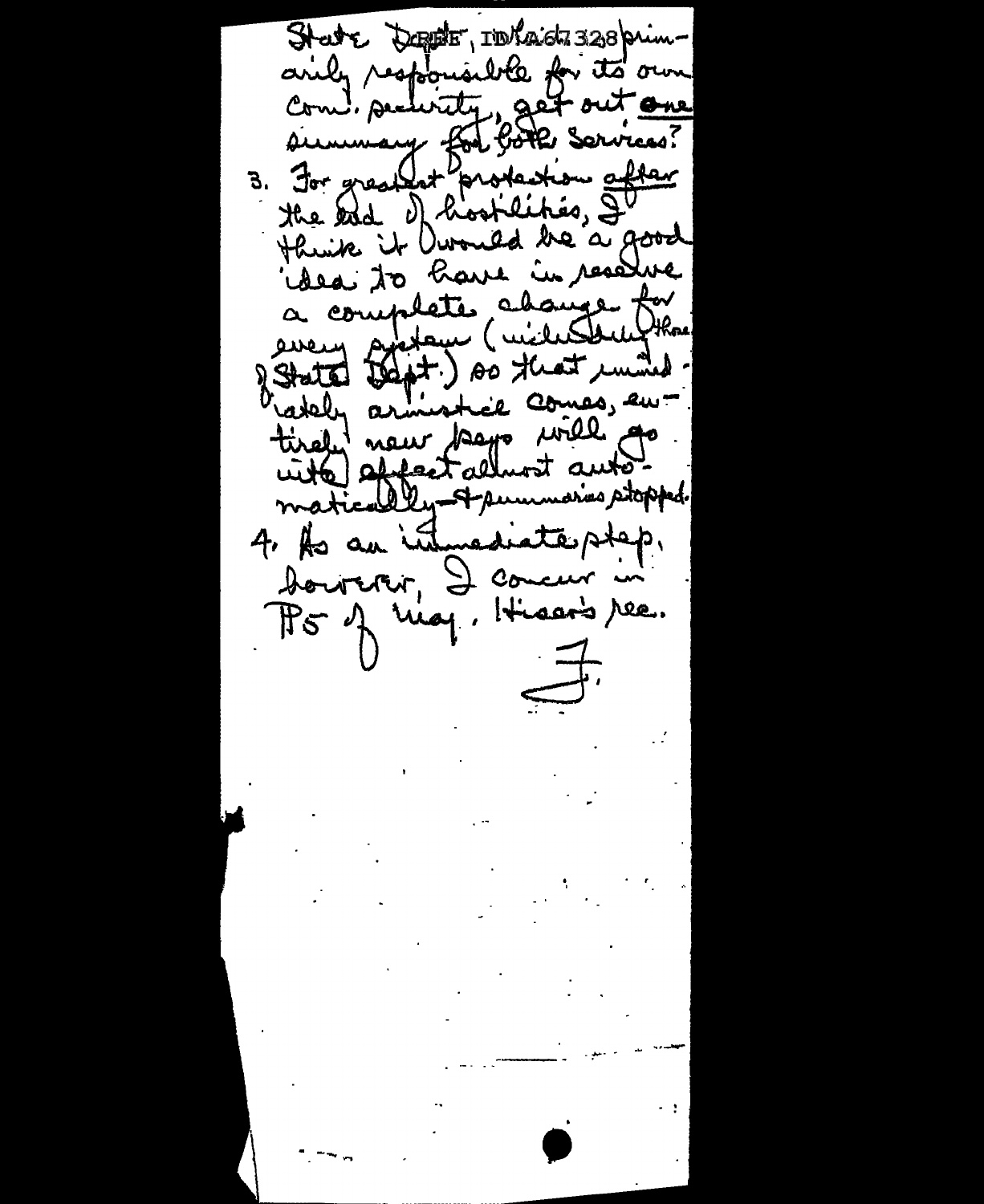$\frac{SEGRT}{E}$ 

23 June 1943.

- . .

## MEMORANDEM FOR COLOREL CLARKE.

 $\mathcal{L}$ 

Subject: Mavy distribution of State Department material.

Whether or not the Navy should furnish a summary of State Department dispatches to the British can not be positively answered by the S.S.S. It seems to me, however, that if State Department information is to be disseminated. It should be done by the State Department and not by the Navy or the Army.

The S.S.S. has for some time served as advisor to the State Department on cryptographic security. Many of their cryptographic systems were prepared by the S.S.S. or in consultation with us. At present the State Department is using cryptographic systems with a reasonable degree of security. However, it is not unlikely that many of them can be read if an enemy nation should make every effort to do so. Of course, any of the systems are susceptible to physical compromise.

Assuming it is desirable that the British be furnished the information in our State Department dispatches, it would always be possible to change the aystems promptly should it be decided to no longer publish the dispatches. This would provide some immediate security, but it cannot be denied that by this time the British could have gained a considerable knowledge of our systems and our method of use.

For greatest protection after the end of hostilities, I think it would be a good idea to have in reserve a complete change for every system used by the State Department so that immediately armistice comes entirely new keys will go into effect almost automatically. At that same time undoubtedly summaries will be stopped.

As a solution to the immediate problem, it is suggested that the form of the daily summary be changed to a digest in which all references to dates, message numbers, etc. would be eliminated. All messages should be completely paraphrased with all quotes removed. This would increase the difficulty of using paraphrases as "oribs" and would offer a middle course causing the least amount of embarrasement to all concerned.

SIS Date ? A feme. Sig. M.P. **SFAR** 

W. Preston Corderman. Golonel, Signal Corps, Commanding.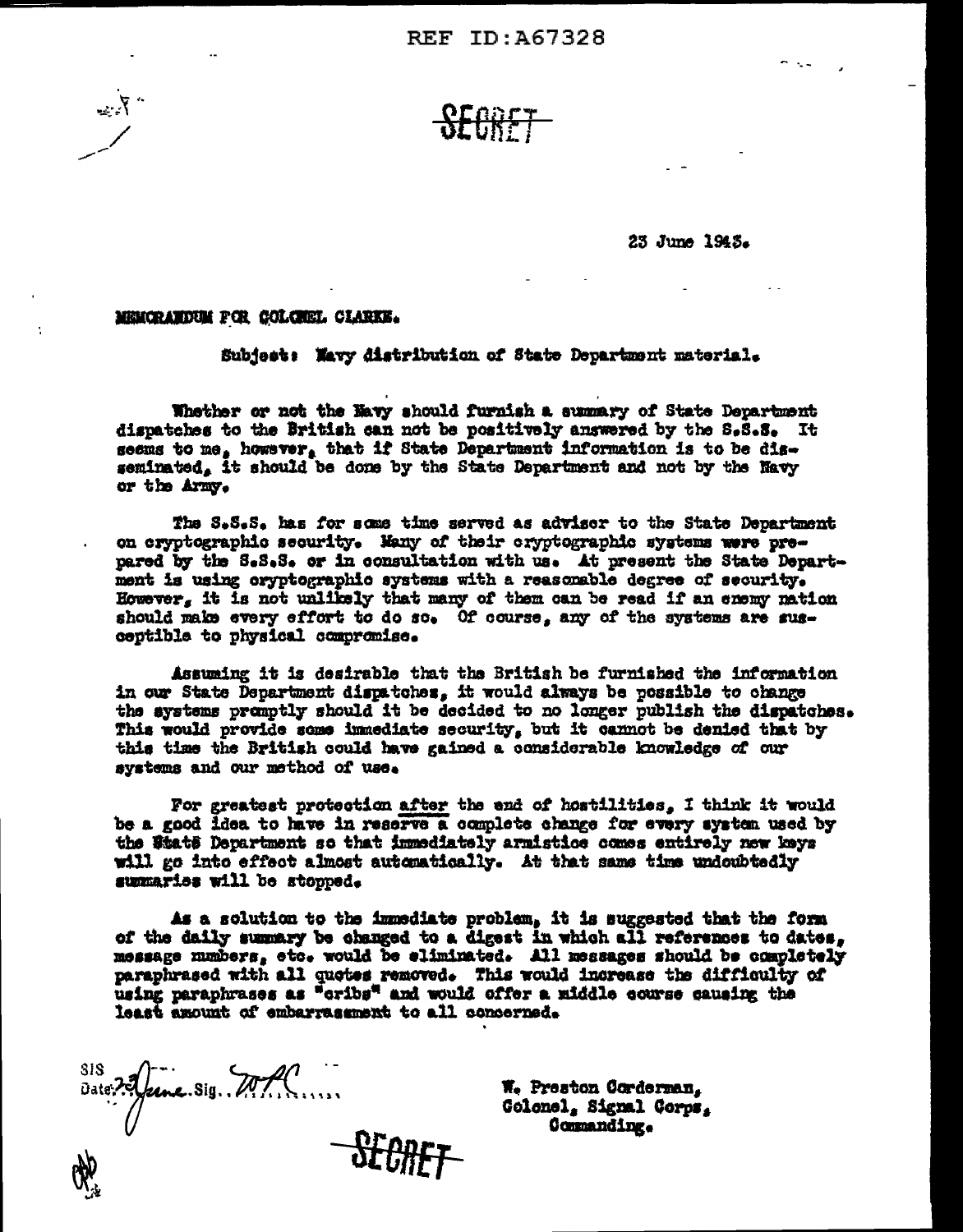

OUT ING AND WORK SHEET

 $(PAR - 9, 62 0.R.)$ 

 $E^{\text{overel}}$ By Authority of the

Chief Signal Officer 9 June 43

Ŋ

SUBJECT ONI "Brief of Telegrams of Department of State"

| NUMBER<br>ACTION | TO.       | <b>MEMORANDUM</b>                                                                    | NAME DIVISION |
|------------------|-----------|--------------------------------------------------------------------------------------|---------------|
|                  | Colonel   |                                                                                      |               |
|                  | Corderman | 1. The problem as to whether the                                                     |               |
|                  |           | Navy should furnish a summary of State De-                                           |               |
|                  |           | partment despatches to the British is one                                            |               |
|                  |           | which cannot be positively answered by this                                          |               |
|                  |           | office. No need can be seen for furnishing                                           |               |
|                  |           | this information, however, it is possible                                            |               |
|                  |           | there is a valid reason.                                                             |               |
|                  |           | 2. The State Department is using                                                     |               |
|                  |           | cryptographic systems with a reasonable                                              |               |
|                  |           | degree of security. Most messages handled                                            |               |
|                  |           | on the Washington-London circuit are cryp-                                           |               |
|                  |           | tographed in a system which is highly se-                                            |               |
|                  |           | cure from cryptanalytic attack. Most other                                           |               |
|                  |           | State Department holders use cryptographic                                           |               |
|                  |           | systems which are reasonably secure al-                                              |               |
|                  |           | though not of the order of the London-Wash-                                          |               |
|                  |           | ington circuit. The general quality of the State Department systems has improved im- |               |
|                  |           | measurably since the beginning of the war.                                           |               |
|                  |           | All State Department installations in the                                            |               |
|                  |           | class of embassies, legations, plus some                                             |               |
|                  |           | councils hold strip or machine systems for                                           |               |
|                  |           | handling secret traffic. Further, all se-                                            |               |
|                  |           | cret traffic is handled in a machine or                                              |               |
|                  |           | strip system.                                                                        |               |
|                  |           | 3. It is entirely true that para-                                                    |               |
|                  |           | phrases of messares would be of great va-                                            |               |
|                  |           | lue in breaking into a cryptographic sys-                                            |               |
|                  |           | tem, and this case is no exception. It is<br>entirely possible that given sufficient |               |
|                  |           | "crib" (which these paraphrases could well                                           |               |
|                  |           |                                                                                      |               |
|                  |           | be), the daily keys for the generally held<br>strip system could be recovered. It is |               |
|                  |           | not believed the system used on the London                                           |               |
|                  |           | -Washington circuit could be broken cryp-                                            |               |
|                  |           | tanalytically in this manner. Of course,                                             |               |
|                  |           | any of the systems are susceptable to                                                |               |
|                  |           | physical compromise.                                                                 |               |
|                  |           |                                                                                      |               |
|                  |           | 4. Assuming it is desirable that the British be furnished the information in         |               |
|                  |           | our State Department despatches. there                                               |               |
|                  |           | should be no great concern over the se-                                              |               |
|                  |           | <b>ECRE</b>                                                                          |               |